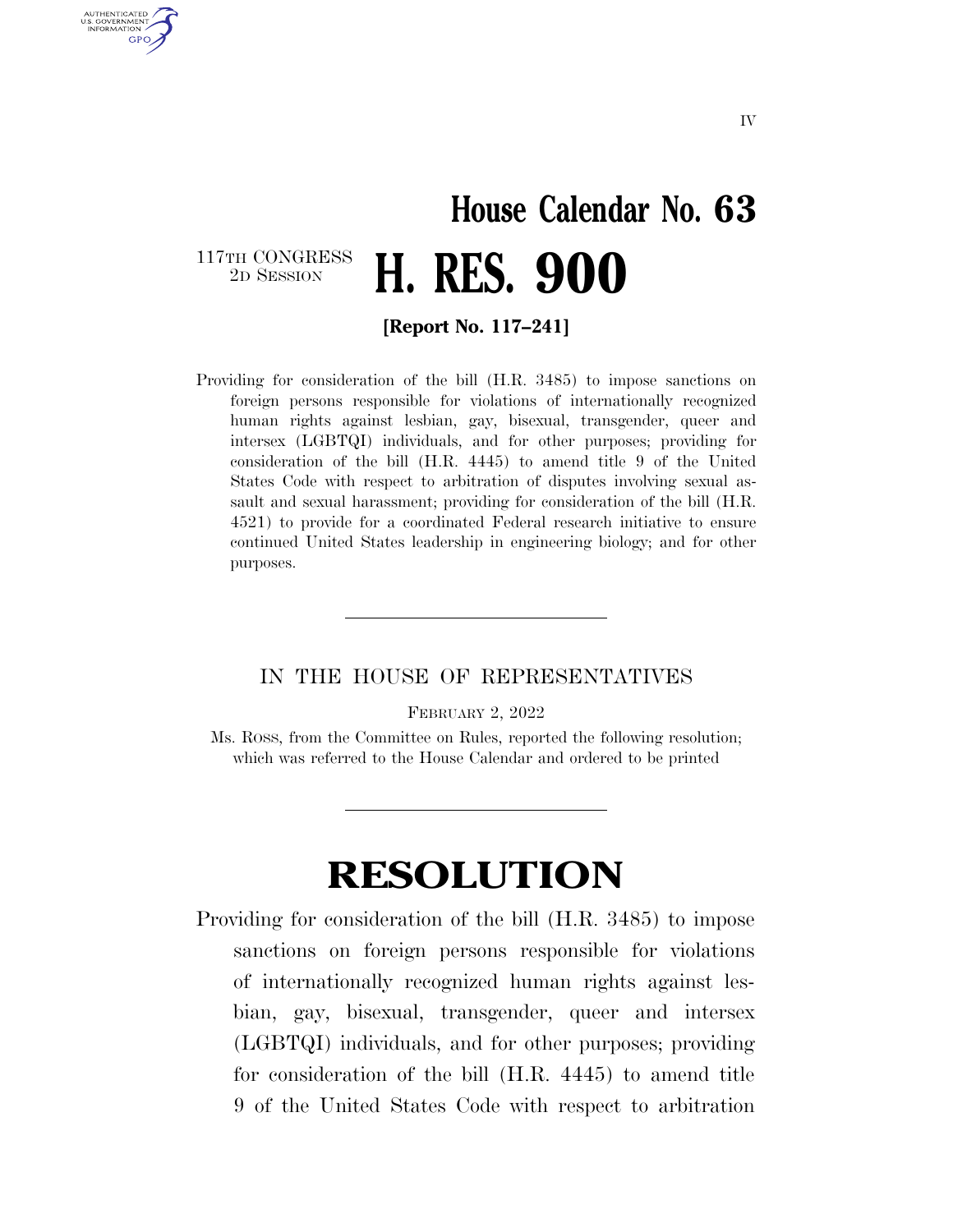of disputes involving sexual assault and sexual harassment; providing for consideration of the bill (H.R. 4521) to provide for a coordinated Federal research initiative to ensure continued United States leadership in engineering biology; and for other purposes.

 *Resolved,* That upon adoption of this resolution it shall be in order to consider in the House the bill (H.R. 3485) to impose sanctions on foreign persons responsible for violations of internationally recognized human rights against lesbian, gay, bisexual, transgender, queer and intersex (LGBTQI) individuals, and for other purposes. All points of order against consideration of the bill are waived. In lieu of the amendment in the nature of a sub- stitute recommended by the Committee on Foreign Affairs now printed in the bill, an amendment in the nature of a substitute consisting of the text of Rules Committee Print 117–30 shall be considered as adopted. The bill, as amended, shall be considered as read. All points of order against provisions in the bill, as amended, are waived. The previous question shall be considered as ordered on the bill, as amended, and on any further amendment thereto, to final passage without intervening motion except: (1) one hour of debate equally divided and controlled by the chair and ranking minority member of the Committee on For- eign Affairs or their respective designees; (2) the further amendments described in section 2 of this resolution; (3)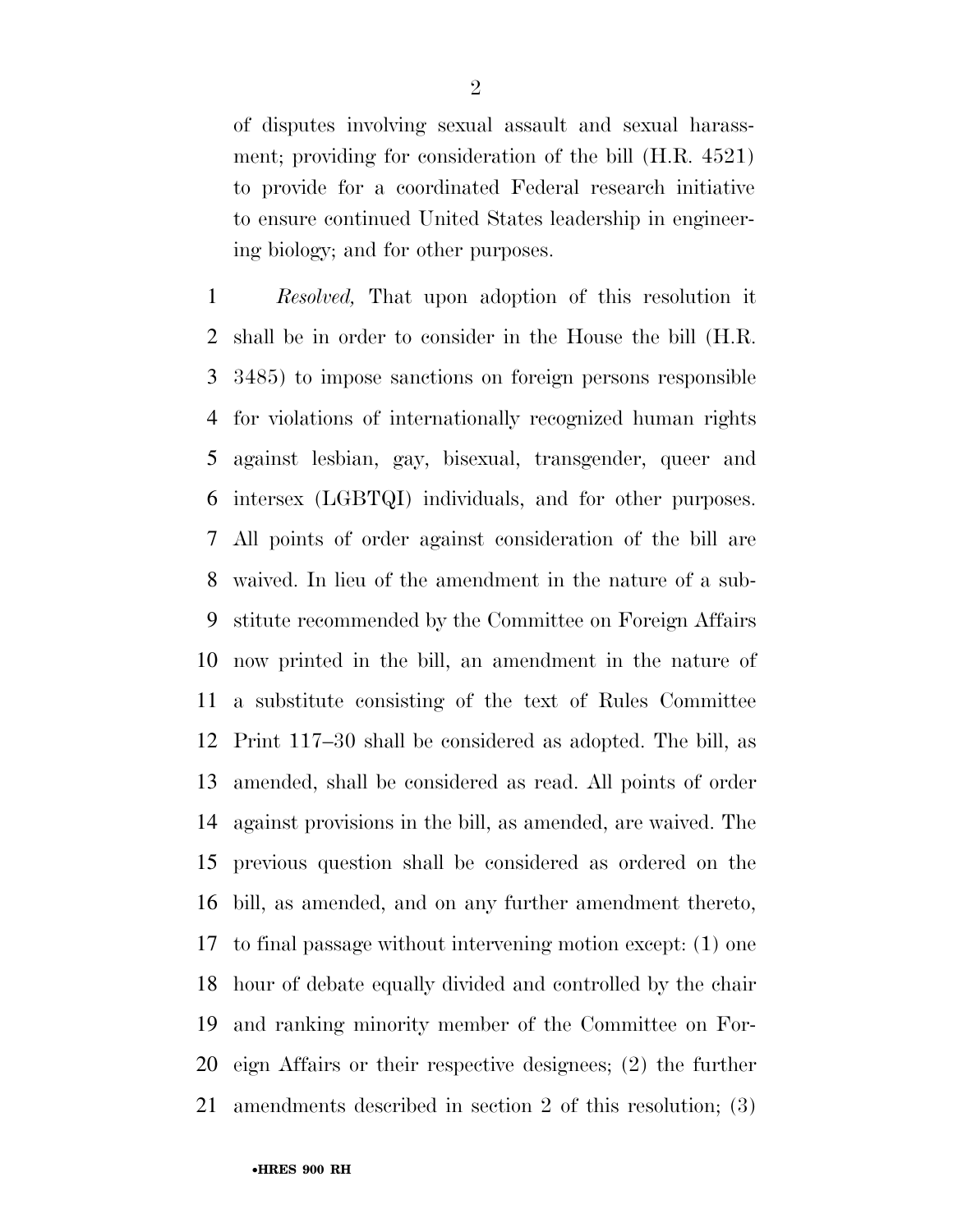the amendments en bloc described in section 3 of this reso-lution; and (4) one motion to recommit.

 SEC. 2. After debate pursuant to the first section of this resolution, each further amendment printed in part A of the report of the Committee on Rules accompanying this resolution not earlier considered as part of amend- ments en bloc pursuant to section 3 of this resolution shall be considered only in the order printed in the report, may be offered only by a Member designated in the report, shall be considered as read, shall be debatable for the time specified in the report equally divided and controlled by the proponent and an opponent, may be withdrawn by the proponent at any time before the question is put thereon, shall not be subject to amendment, and shall not be sub-ject to a demand for division of the question.

 SEC. 3. It shall be in order at any time after debate pursuant to the first section of this resolution for the chair of the Committee on Foreign Affairs or his designee to offer amendments en bloc consisting of further amend- ments printed in part A of the report of the Committee on Rules accompanying this resolution not earlier disposed of. Amendments en bloc offered pursuant to this section shall be considered as read, shall be debatable for 20 min- utes equally divided and controlled by the chair and rank-ing minority member of the Committee on Foreign Affairs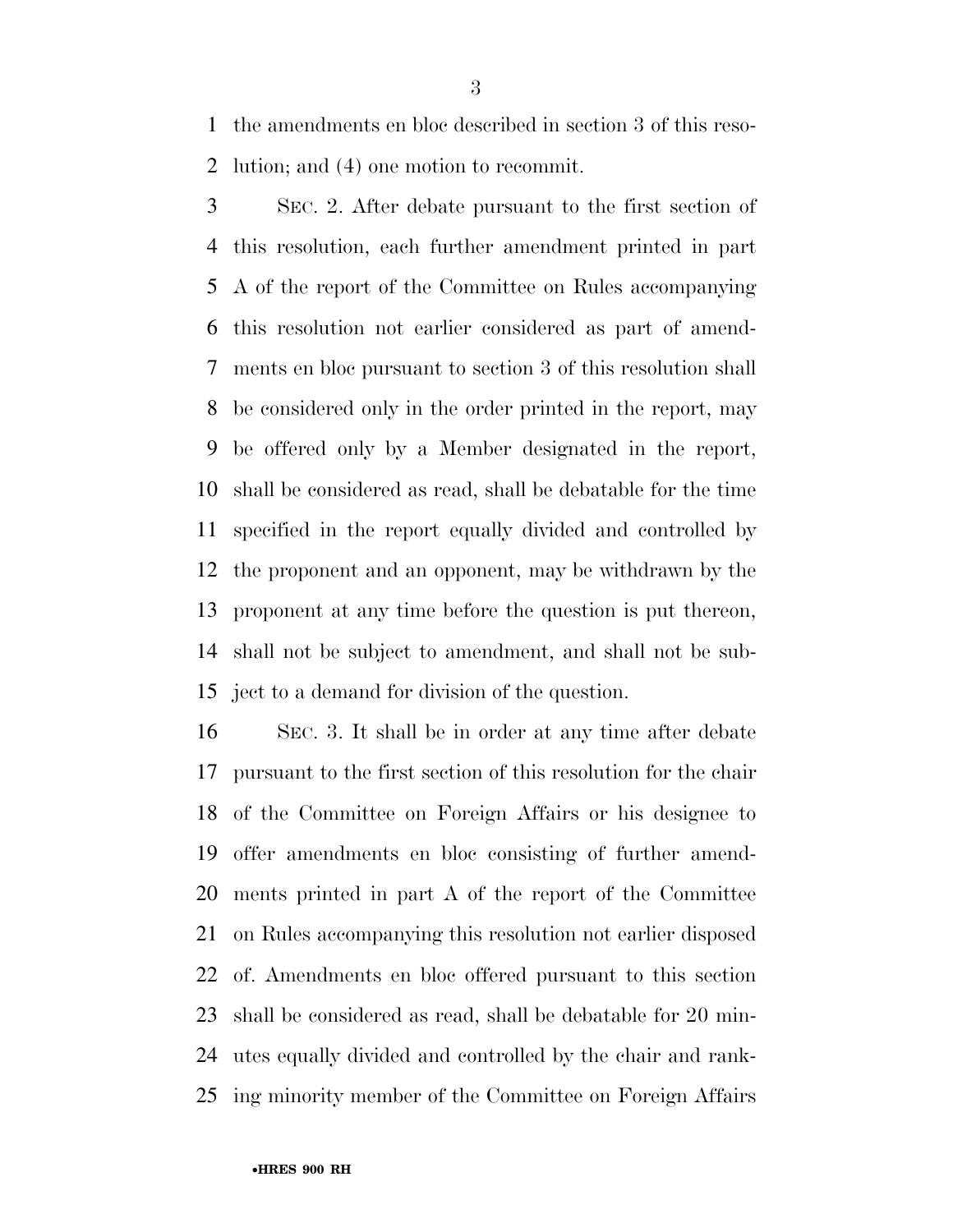or their respective designees, shall not be subject to amendment, and shall not be subject to a demand for divi-sion of the question.

 SEC. 4. All points of order against the further amend- ments printed in part A of the report of the Committee on Rules or amendments en bloc described in section 3 of this resolution are waived.

 SEC. 5. Upon adoption of this resolution it shall be in order to consider in the House the bill (H.R. 4445) to amend title 9 of the United States Code with respect to arbitration of disputes involving sexual assault and sex- ual harassment. All points of order against consideration of the bill are waived. In lieu of the amendment in the nature of a substitute recommended by the Committee on the Judiciary now printed in the bill, an amendment in the nature of a substitute consisting of the text of Rules Committee Print 117-29 shall be considered as adopted. The bill, as amended, shall be considered as read. All points of order against provisions in the bill, as amended, are waived. The previous question shall be considered as ordered on the bill, as amended, and on any amendment thereto, to final passage without intervening motion ex- cept: (1) one hour of debate equally divided and controlled by the chair and ranking minority member of the Com-mittee on the Judiciary or their respective designees; (2)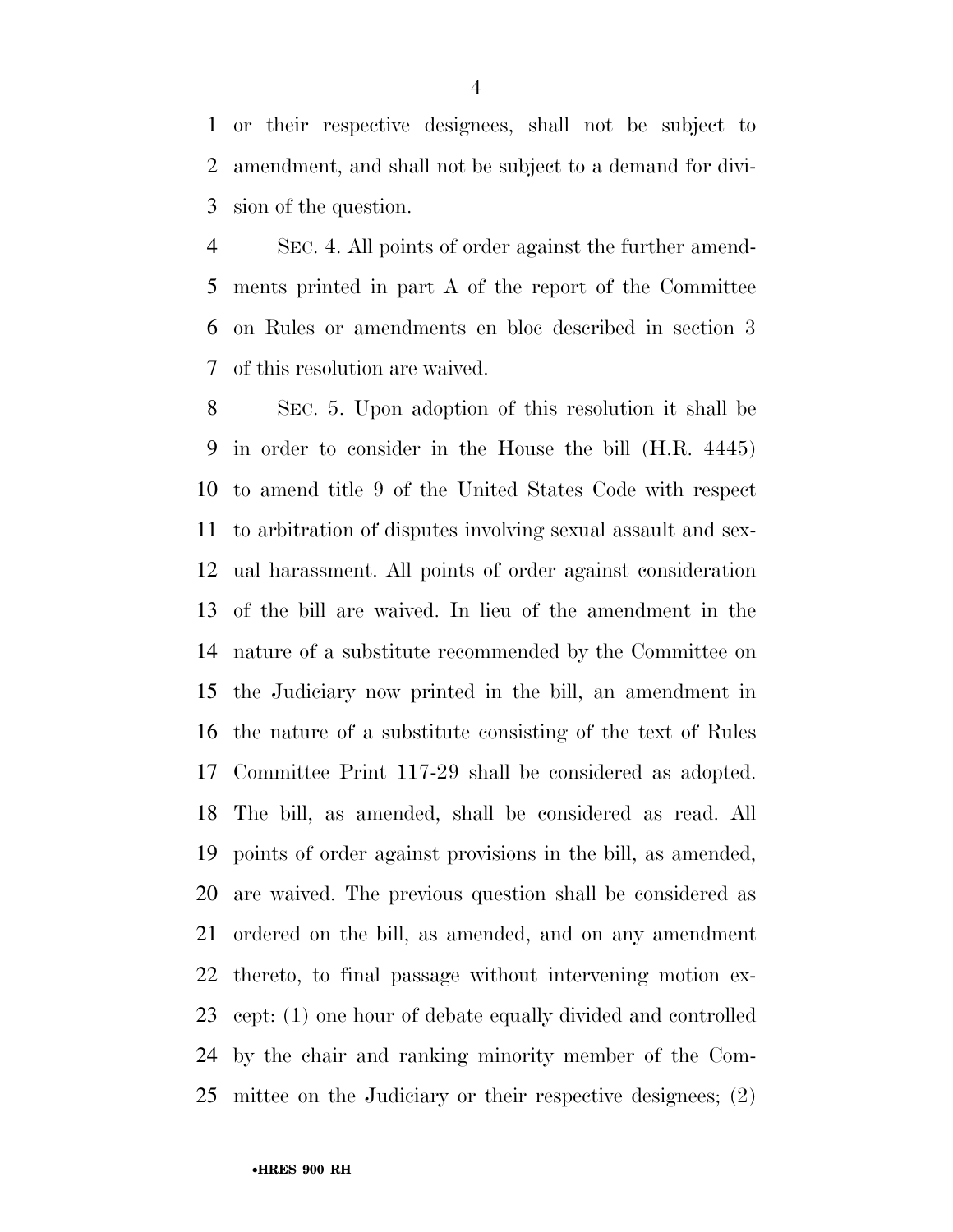the further amendment printed in part B of the report of the Committee on Rules accompanying this resolution, if offered by the Member designated in the report, which shall be in order without intervention of any point of order, shall be considered as read, shall be separately de- batable for the time specified in the report equally divided and controlled by the proponent and an opponent, and shall not be subject to a demand for division of the ques-tion; and (3) one motion to recommit.

 SEC. 6. Upon adoption of this resolution it shall be in order to consider in the House the bill (H.R. 4521) to provide for a coordinated Federal research initiative to ensure continued United States leadership in engineering biology. All points of order against consideration of the bill are waived. In lieu of the amendment in the nature of a substitute recommended by the Committee on Science, Space, and Technology now printed in the bill, an amendment in the nature of a substitute consisting of the text of Rules Committee Print 117–31, modified by the amendment printed in part C of the report of the Com- mittee on Rules accompanying this resolution, shall be considered as adopted. The bill, as amended, shall be con- sidered as read. All points of order against provisions in the bill, as amended, are waived. The previous question shall be considered as ordered on the bill, as amended,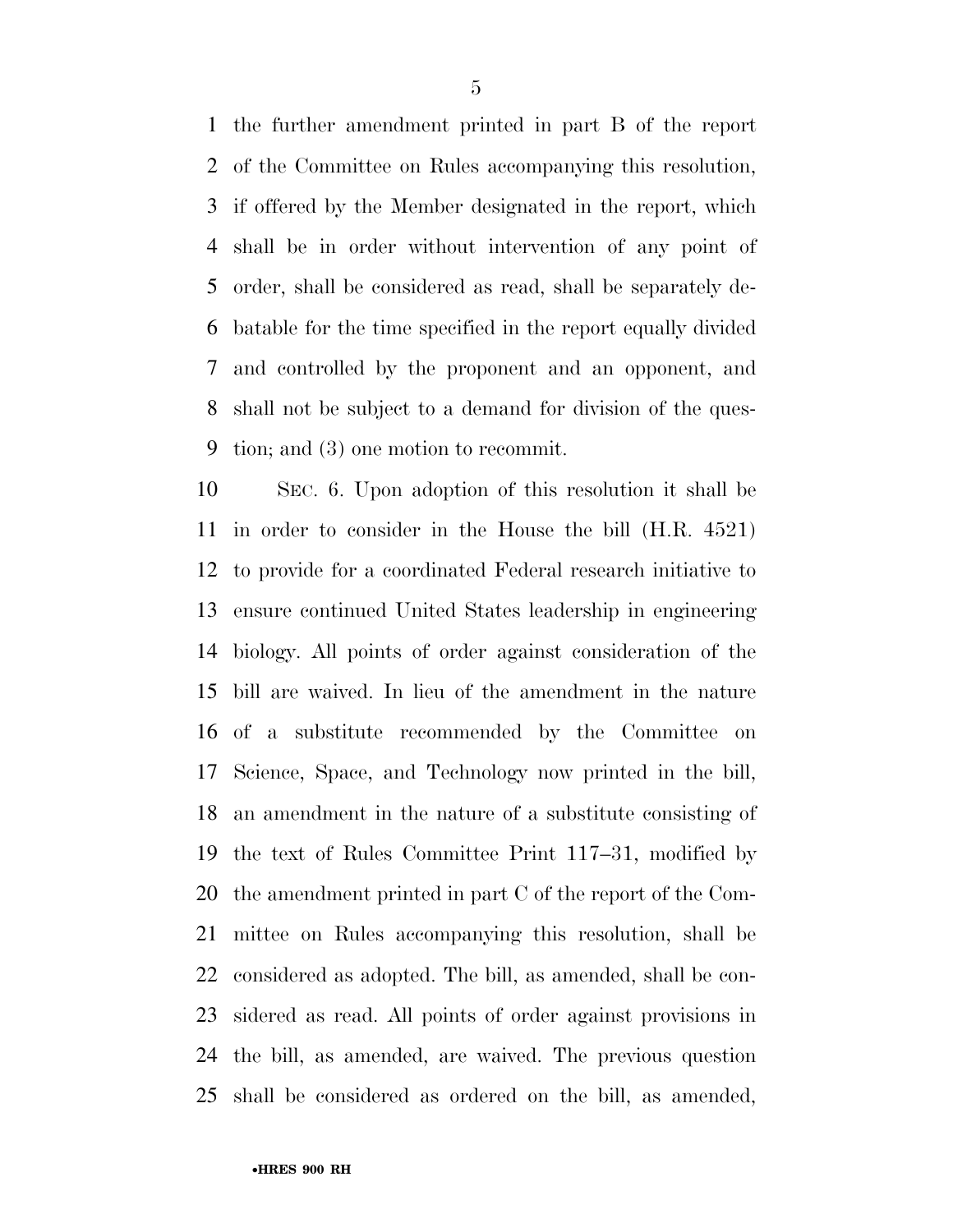and on any further amendment thereto, to final passage without intervening motion except: (1) two hours of debate equally divided and controlled by the chair and ranking minority member of the Committee on Science, Space, and Technology or their respective designees; (2) the further amendments described in section 7 of this resolution; (3) the amendments en bloc described in section 8 of this reso-lution; and (4) one motion to recommit.

 SEC. 7. After debate pursuant to section 6 of this resolution, each further amendment printed in part D of the report of the Committee on Rules not earlier consid- ered as part of amendments en bloc pursuant to section 8 of this resolution shall be considered only in the order printed in the report, may be offered only by a Member designated in the report, shall be considered as read, shall be debatable for the time specified in the report equally divided and controlled by the proponent and an opponent, may be withdrawn by the proponent at any time before the question is put thereon, shall not be subject to amend- ment, and shall not be subject to a demand for division of the question.

 SEC. 8. It shall be in order at any time after debate pursuant to section 6 of this resolution for the chair of the Committee on Science, Space, and Technology or her designee to offer amendments en bloc consisting of further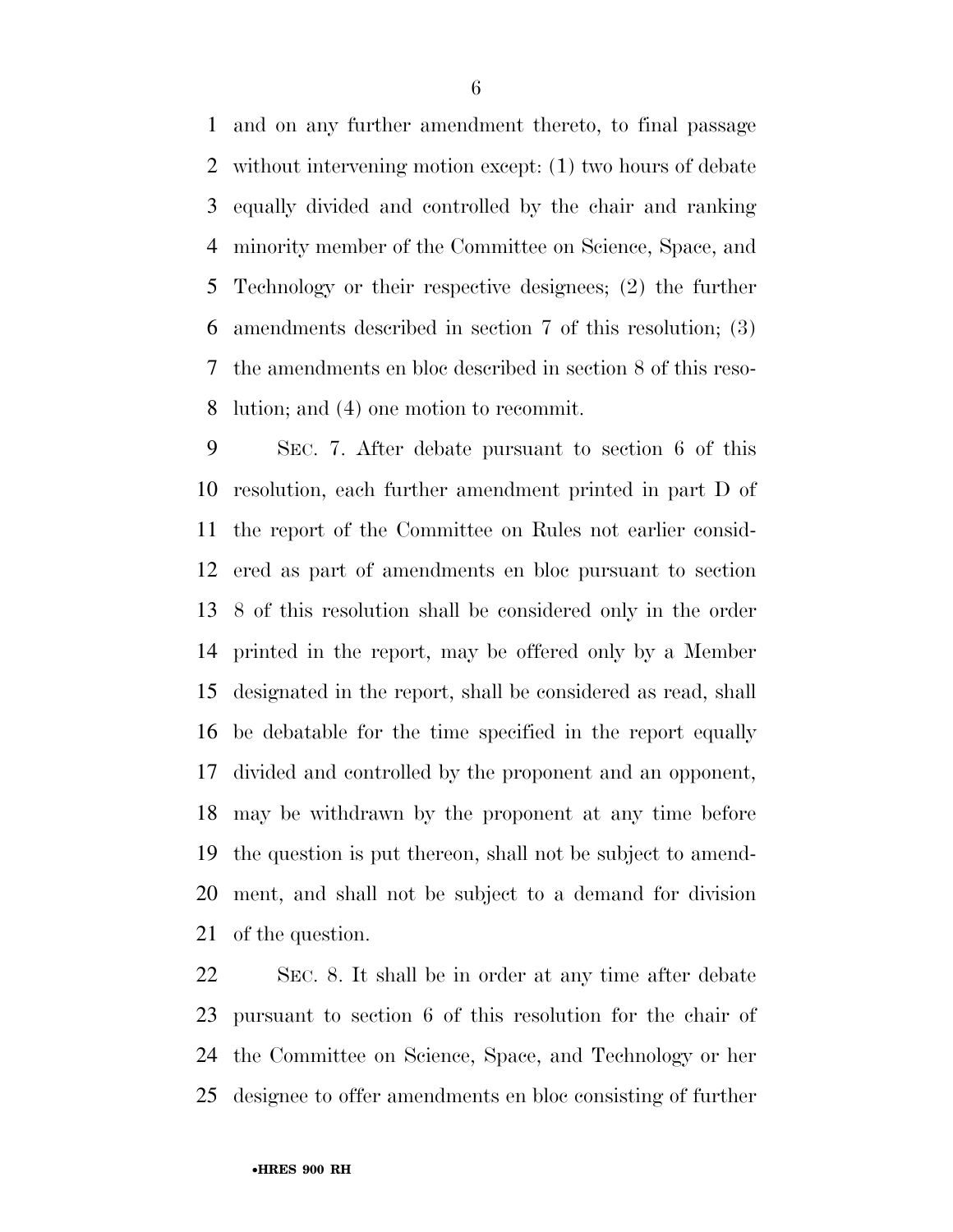amendments printed in part D of the report of the Com- mittee on Rules accompanying this resolution not earlier disposed of. Amendments en bloc offered pursuant to this section shall be considered as read, shall be debatable for 20 minutes equally divided and controlled by the chair and ranking minority member of the Committee on Education and Labor or their respective designees, shall not be sub- ject to amendment, and shall not be subject to a demand for division of the question.

 SEC. 9. All points of order against the further amend- ments printed in part D of the report of the Committee on Rules or amendments en bloc described in section 8 of this resolution are waived.

 SEC. 10. House Resolution 188, agreed to March 8, 2021 (as most recently amended by House Resolution 860, agreed to January 11, 2022), is amended by striking ''February 4, 2022'' each place it appears and inserting (in each instance) ''April 1, 2022''.

 SEC. 11. Notwithstanding clause 8 of rule XX, fur- ther proceedings on a vote by the yeas and nays on the question of adoption of a motion that the House suspend the rules offered on the legislative day of February 1, 2022 may be postponed through the legislative day of March 3, 2022.